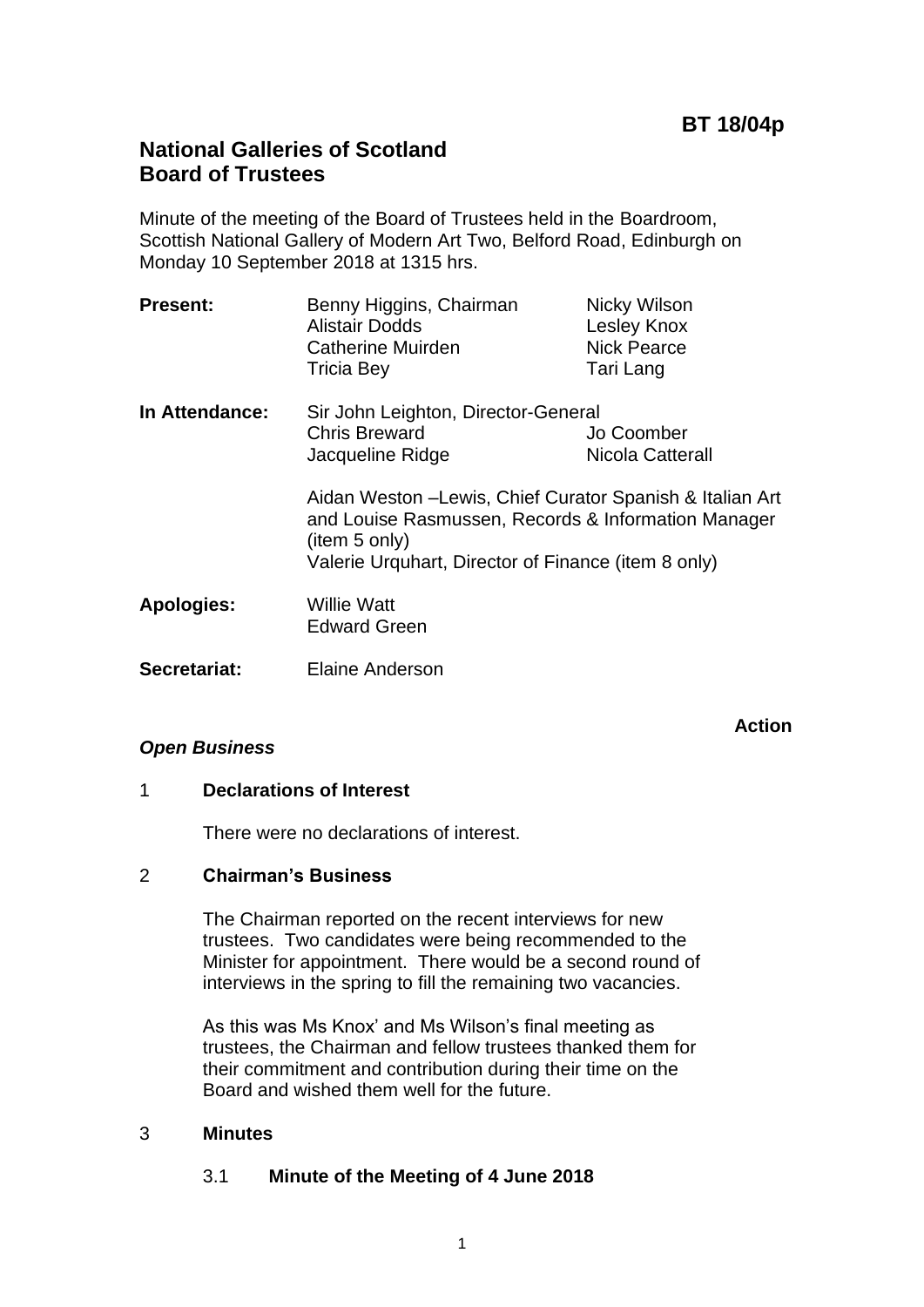The minute of the meeting of 4 June 2018 was approved as a correct record.

### 4 **Matters Arising**

There were no matters arising.

### *Reserved Business*

# 5 **Open Access Policy: Digital Image Sharing**

Content redacted.

### 6 **Strategy**

6.1 **National Culture Strategy** Content redacted.

# 6.2 **NGS Strategic Plan 2018-22**

The Director-General introduced the draft Plan, which would be discussed with the Cabinet Secretary, Fiona Hyslop, later that week. It was noted that the strategy is still evolving as the drivers are developed, but this document drew everything together. It was noted also that the KPI's had not yet caught up with developments and had remained the same as the previous year for consistency. It was planned to match them in more closely to the strategy in 2019.

Trustees considered that there should be more strength on partnerships and our ambition in that field, not just within the sector. It was considered also that the financial resilience piece needed to become stronger as the strategy in this area evolved.

Trustees commended and approved the plan.

# 7 **Director-General's Report**

The report was noted.

# 8 **Financial and Staffing Matters**

Content redacted.

# 9 **Major Projects Progress Reports**

9.1 **Major Capital Programme Committee: Minute from the meeting of 21 August 2018**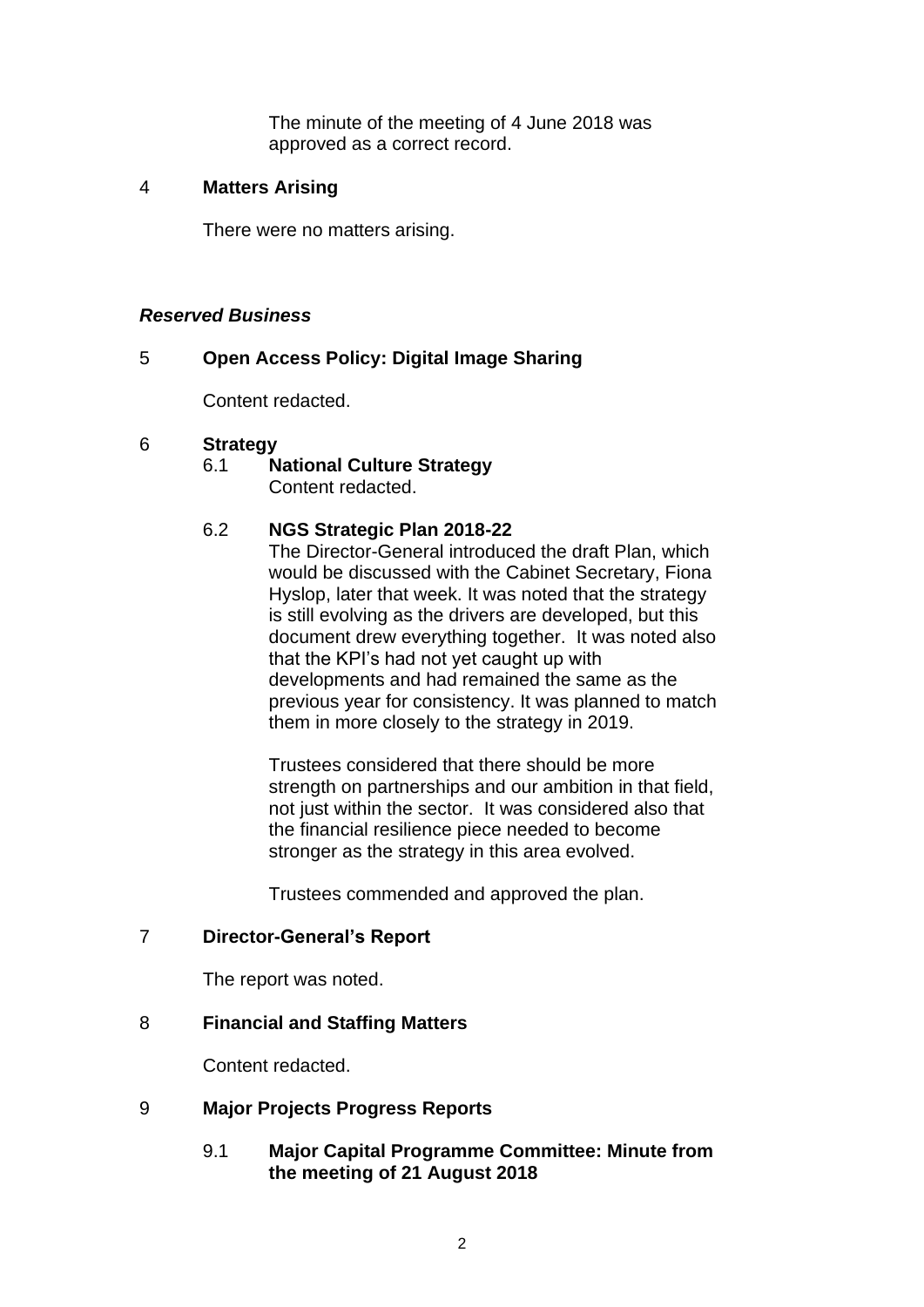Ms Bey reported on the recent Major Capital Programme and joint MCP/Audit & Risk Committee meetings.

- 9.2 **Scottish National Gallery Project: Outcome of Tender Process and report from the meeting of 4 September 2018** Content redacted.
- 9.3 **National Collection Facility** Content redacted.

### **Open Business**

#### 10 **Reports**

10.1 **Collection** Professor Breward outlined the report.

#### 10.2 **Public Engagement**

#### 10.2.1 **Quarterly Report**

Ms Coomber presented the report, noting the particular success of the four week summer programme at Modern One. There had been a good uptake from community groups for the morning sessions and the food poverty offer.

The Colour of Summer campaign had been a success and was commended by Trustees. The Trading Company had a good first quarter and summer season.

Trustees noted that the Brand Brief was now out to tender and it was hoped to appoint a consultant to take this forward by the end of the year.

Ms Coomber reported that a CRM & Ticketing Manager had been appointed.

Trustees discussed the forthcoming works at the SNG and the fact that many events would be moved to the PG as a result. This should be promoted as a positive thing.

### 10.2.2 **Audience Framework: Final Version** Trustees noted the final Audience Framework document. Ms Coomber explained how the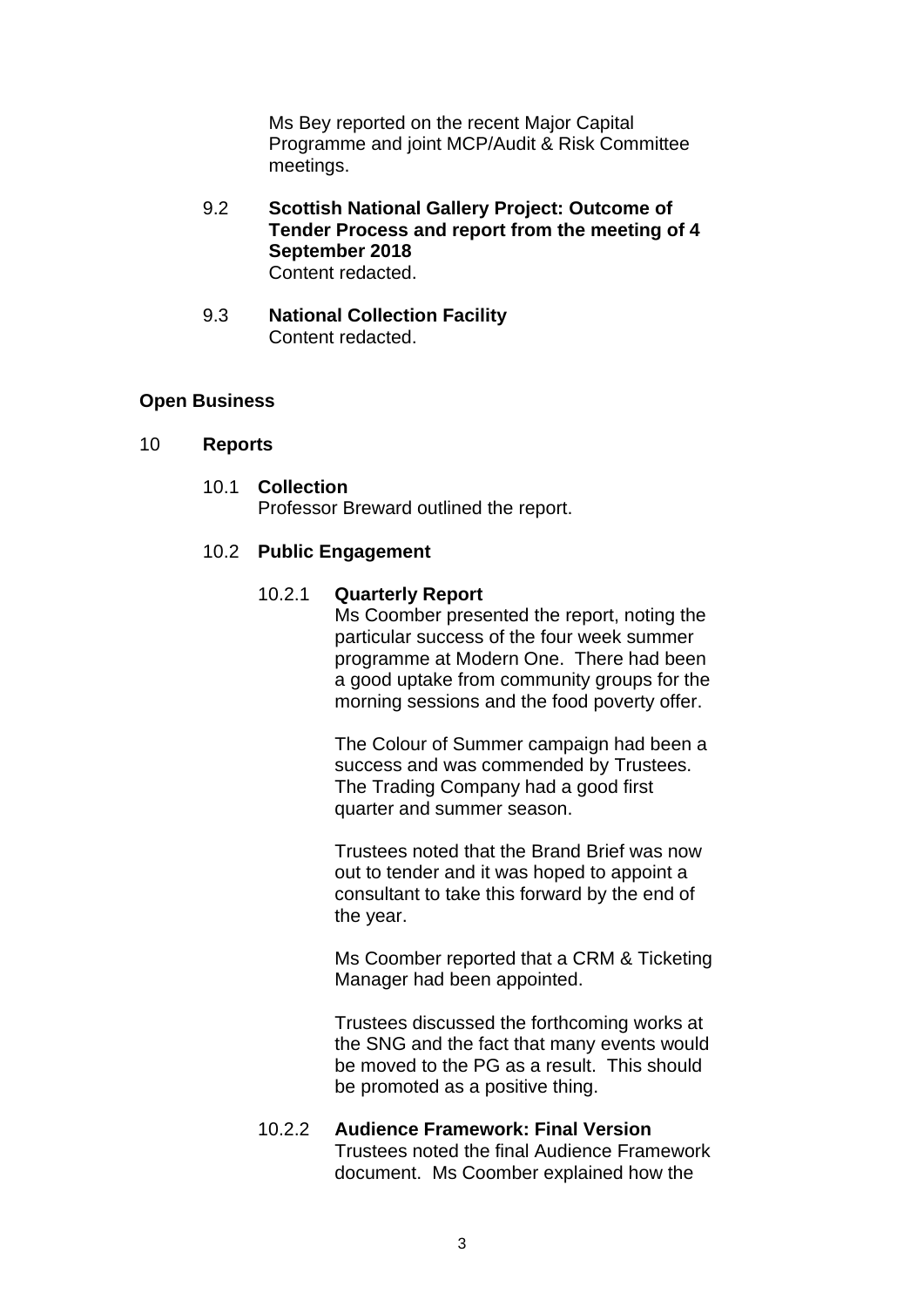framework will be embedded, with a plan to create a pocket sized version for ease of reference.

Trustees were very positive about the output and noted that a major engagement exercise was required to roll it out and embed it with colleagues across the organisation.

Ms Lang suggested that more information was needed on new audiences, who they were and how it tied in with partnership. Ms Coomber explained that the Visitor Experience driver would take forward this aspect, including considering how partnerships could be used to pull audiences in.

# 10.3 **Public Programme**

### 10.3.1 **Quarterly Report**

Report noted. Trustees asked how the KPI for donations per visitor would be revised to relate more closely to the programme. It was noted that a conscious decision had been made to concentrate on maximising membership numbers, therefore donations per visitor should not be looked at in isolation.

# 10.3.2 **Visitor Figures: May-July 2018** The visitor figure reports were noted.

# 11 **Compliance & Risk**

#### 11.1 **Health & Safety Annual Report**

Ms Catterall explained the content of the report, which was very positively received. It was noted that the reporting this year had been more diligent due to the commitment of the Health & Safety Manager and a strong training programme.

Trustees noted the additional Health & Safety assessment for the SNG during the period of the construction work on site.

It was noted also that the issue of fire procedures at Modern One and Two had been raised and discussed at the Senior Management Team. Procedures were now being updated.

Ms Coomber explained the hoarding plan for the SNG